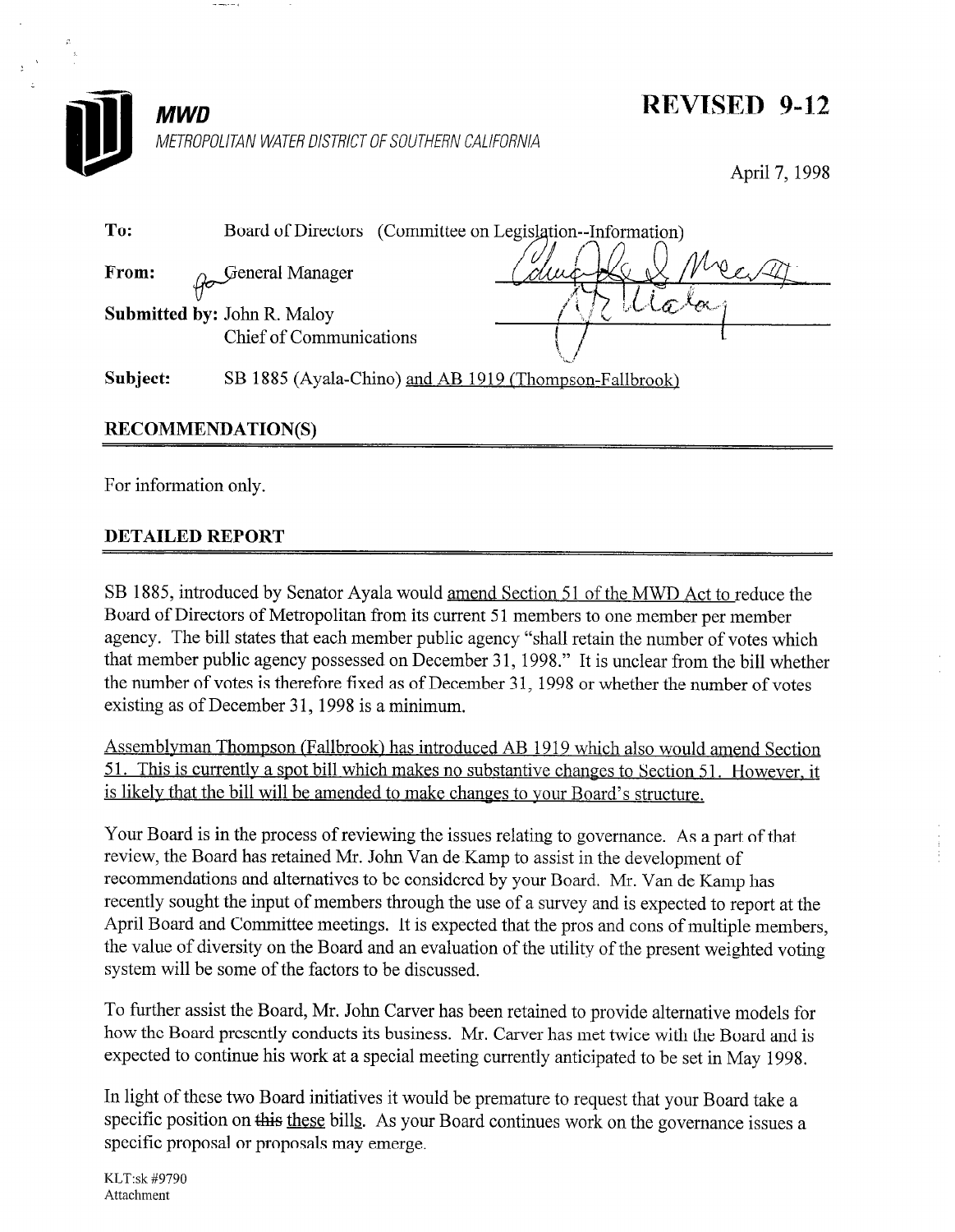Attachment to 9-12 Communications Division March 31, 1998

#### SENATE BILL No. 1885

#### Introduced by Senator Ayala

February 19, 1998

An act to amend Section 51 of the Metropolitan Water District Act (Chapter 209 of the Statutes of 1969), relating to metropolitan water districts.

### LEGISLATIVE COUNSEL'S DIGEST

SB 1885, as introduced, Ayala. Metropolitan water districts.

(1) Under the Metropolitan Water District Act, the board of a metropolitan water district is required to consist of at least one representative from each member public agency, as prescribed. The act authorizes each member public agency to appoint additional representatives not exceeding one additional representative for each 3% of the assessed valuation of property taxable for district purposes within the entire district that is within the boundaries of that member public agency. Under the act, each member public agency is entitled to cast one vote for each \$10,000,000 of assessed taxable valuation of property for district purposes within the boundaries of that member public agency, as prescribed.

This bill would, instead, require the board of a metropolitan water district to consist of one representative of each member public agency and would provide that each member public agency shall retain the number of votes which that agency possessed on December 31, 1998. By imposing requirements on member public agencies and the board, the bill would impose a state-mandated local program.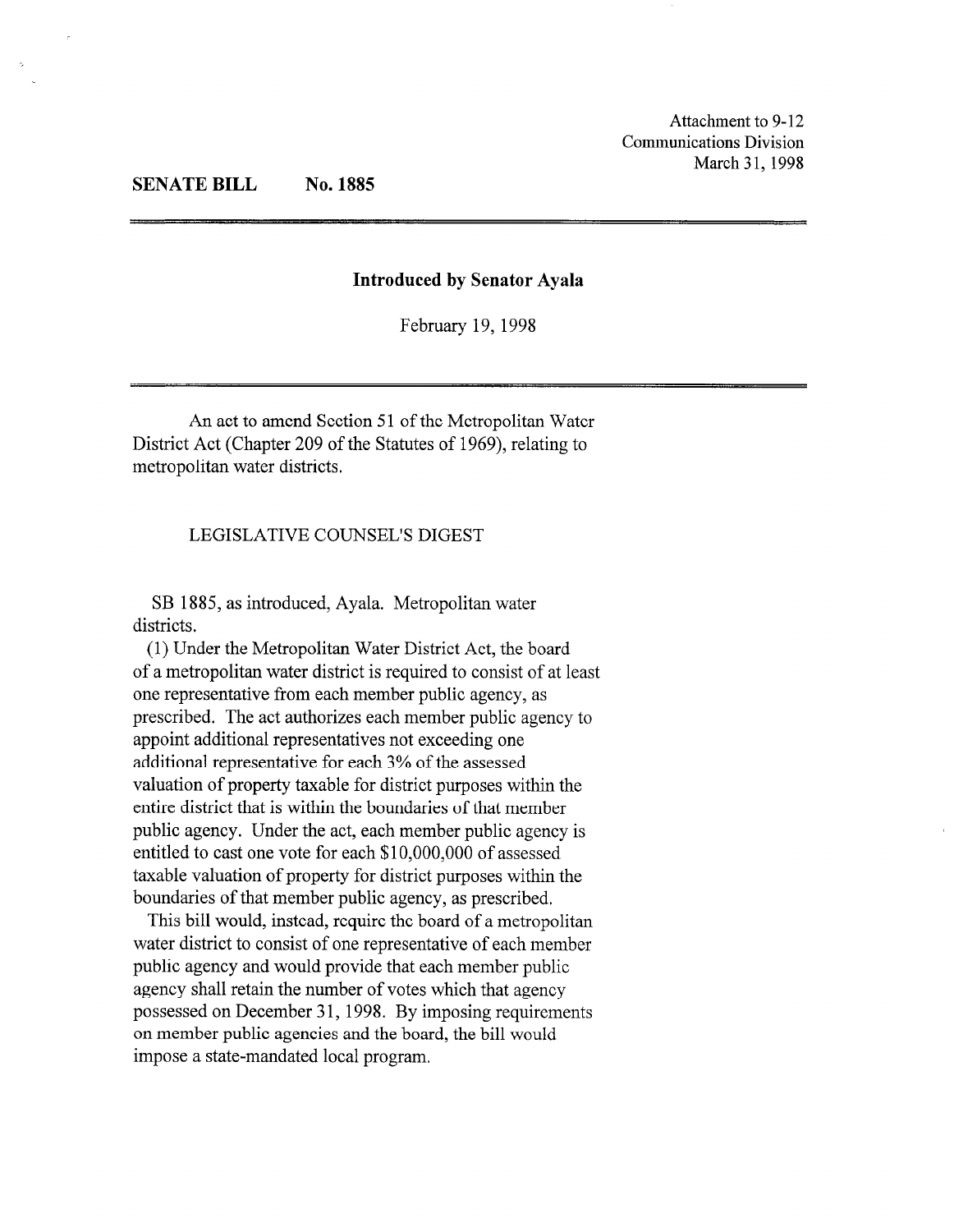Attachment to 9- 12 Communications Division March 31, 1998

#### $\text{SB } 1885 \quad -2 -$

(2) The California Constitution requires the state to reimburse local agencies and school districts for certain costs mandated by the state. Statutory provisions establish procedures for making that reimbursement, including the creation of a State Mandates Claims Fund to pay the costs of mandates that do not exceed \$1 ,OOO,OOO statewide and other procedures for claims whose statewide costs exceed \$1 ,ooo,ooo.

This bill would provide that, if the Commission on State Mandates determines that the bill contains costs mandated by the state, reimbursement for those costs shall be made pursuant to these statutory provisions.

Vote: majority. Appropriation: no. Fiscal committee: yes. State-mandated local program: yes.

#### THE PEOPLE OF THE STATE OF CALIFORNIA DO ENACT AS FOLLOWS:

1 SECTION 1. Section 51 of the Metropolitan Water

2 District Act (Chapter 209 of the States of 1969) is

3 amended to read:

4 Sec. 51. (a) The Notwithstanding any other

5 provision of this act, the board shall consist of at least one

6 representative from each member public agency. The

7 representatives shall serve without compensation from

8 the district. They Each representative shall, at the option

9 of the agency, either-be designated and appointed by the

10 chief executive officer of the member public agency with

11 the consent and approval of the governing body of the

12 agency or be selected by a majority vote of the governing 13 body of the agency.

14 (b) Notwithstanding any other provision of this act,

15 each member public agency shall retain the number of

16 votes which that member public agency possessed on

17 December 31, 1998.

18 SEC. 2. Notwithstanding Section 17610 of the

19 Government Code, if the Commission on State Mandates

20 determines that this act contains costs mandated by the

21 state, reimbursement to local agencies and school

22 districts for those costs shall be made pursuant to Part 7

23 (commencing with Section 17500) of Division 4 of Title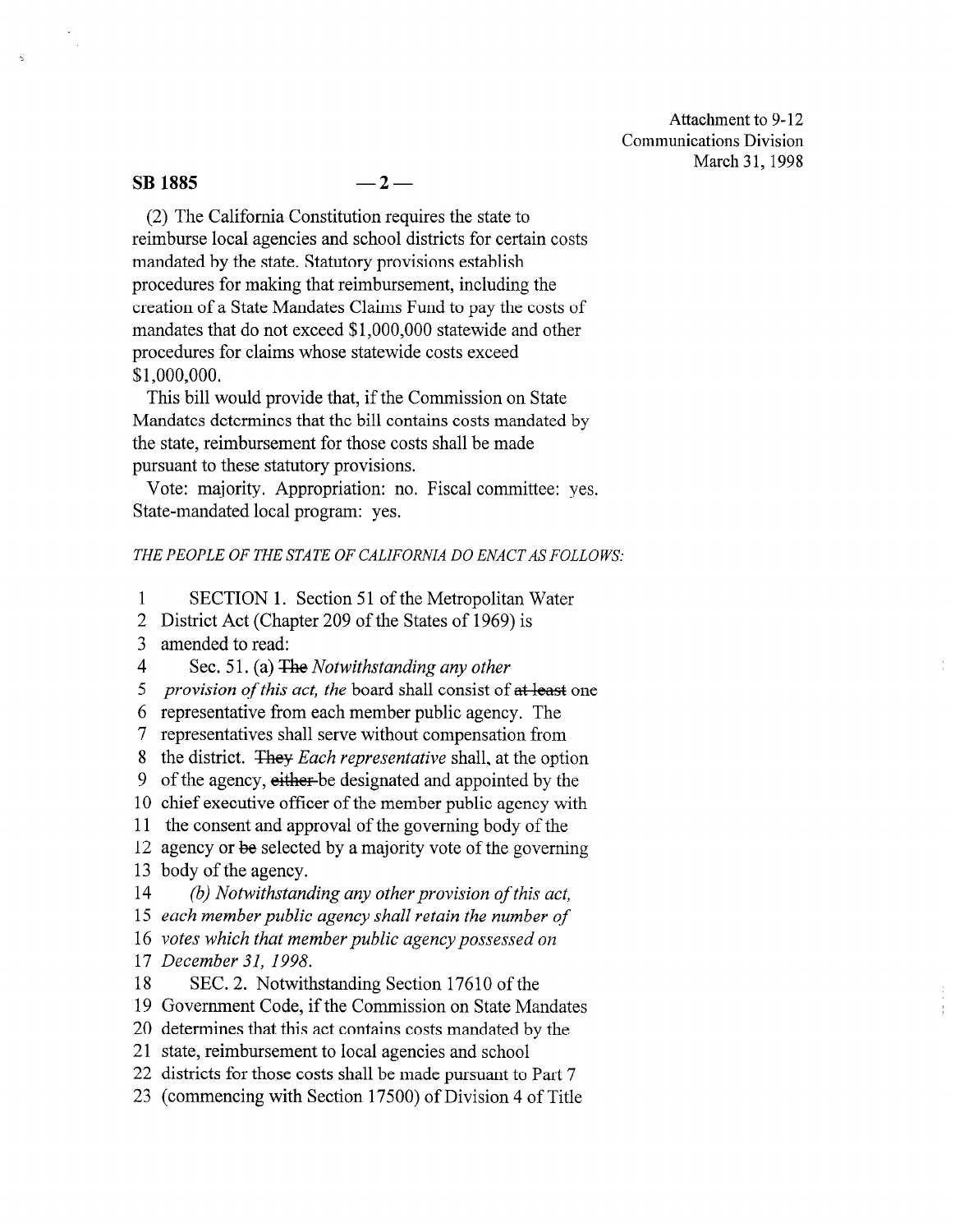Attachment to 9-12 Communications Division March 31, 1998

### $SB$  1885  $-3-$

 $\ddot{\phantom{a}}$ 

 $\frac{1}{\sqrt{2}}$ 

- 1 2 of the Government Code. If the statewide cost of the
- 2 claim for reimbursement does not exceed one million
- 3 dollars (\$l,OOO,OOO), reimbursement shall be made from
- 4 the State Mandates Claims Fund.
- 5 Notwithstanding Section 175 80 of the Government
- 6 Code, unless otherwise specified, the provisions of this act
- 7 shall become operative on the same date that the act
- 8 takes effect pursuant to the California Constitution.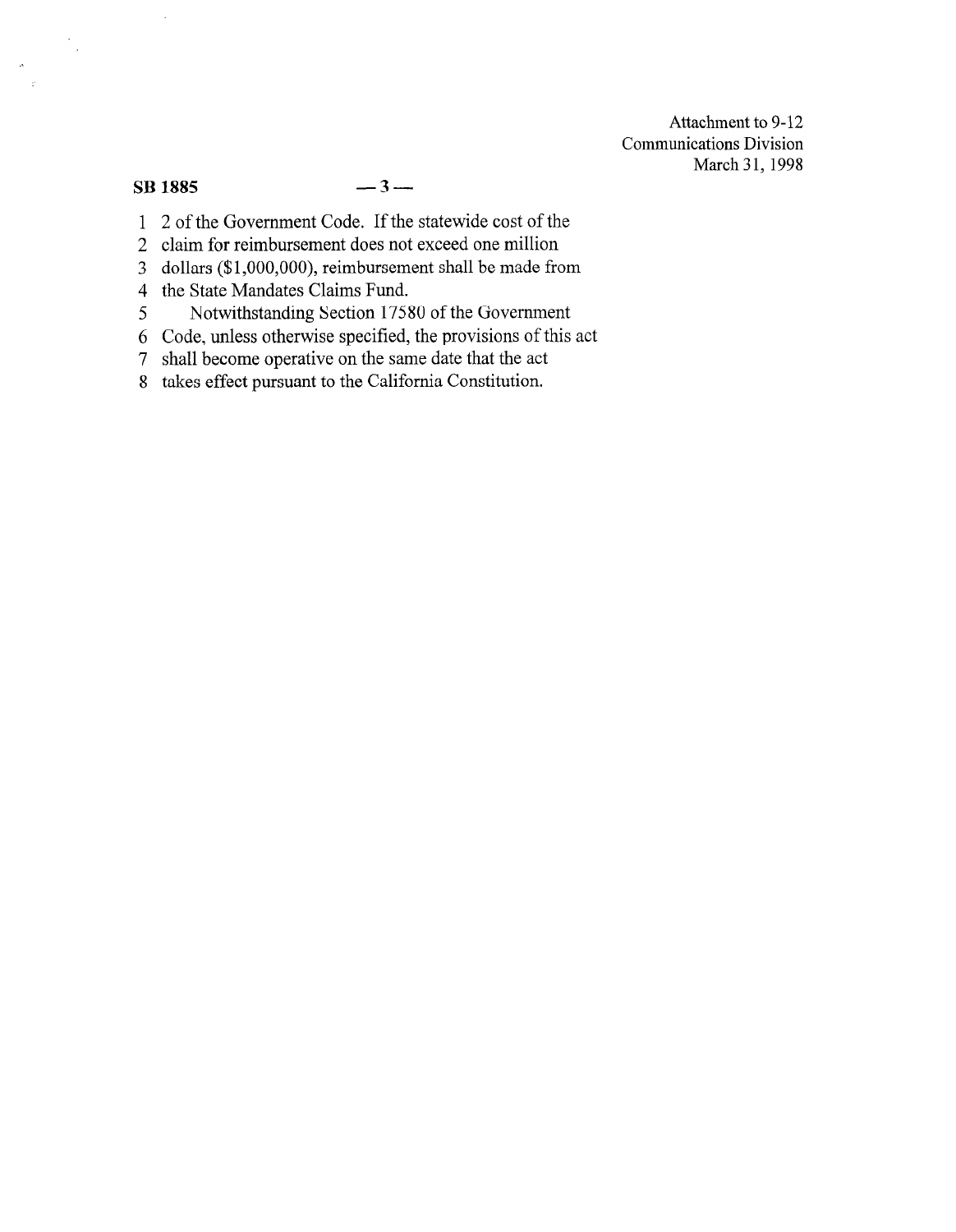CALIFORNIA LEGISLATURE--1997-98 REGULAR SESSION

ASSEMBLY BILL No. 1919

#### Introduced by Assembly Member Thompson

February 17, 1998

An act to amend Section 51 of the Metropolitan Water District Act (Chapter 209 of the Statutes of 1969), relating to metropolitan water districts.

#### LEGISLATIVE COUNSEL'S DIGEST

AB 1919, as introduced, B. Thompson. Metropolitan water districts: board of directors: membership.

The Metropolitan Water District Act requires the members of the board of directors of a metropolitan water district to be be appointed, as prescribed.

This bill would make a technical, nonsubstantive change in that provision.

Vote: majority. Appropriation: no. Fiscal committee: no. State-mandated local program: no.

The people of the State of California do enact as follows:

 $\mathbf{1}$ SECTION 1. Section 51 of the Metropolitan Water District Act (Chapter 209 of the Statutes of 1969) is

amended to read: 3

 $\overline{4}$ Sec. 51. The board shall consist of at least one 5 representative from each member public agency. The representatives shall serve without compensation from 7 the district.  $\frac{F}{\text{Hey}}$  Each representative shall, at the option of the agency, either be designated and appointed by the

99

r